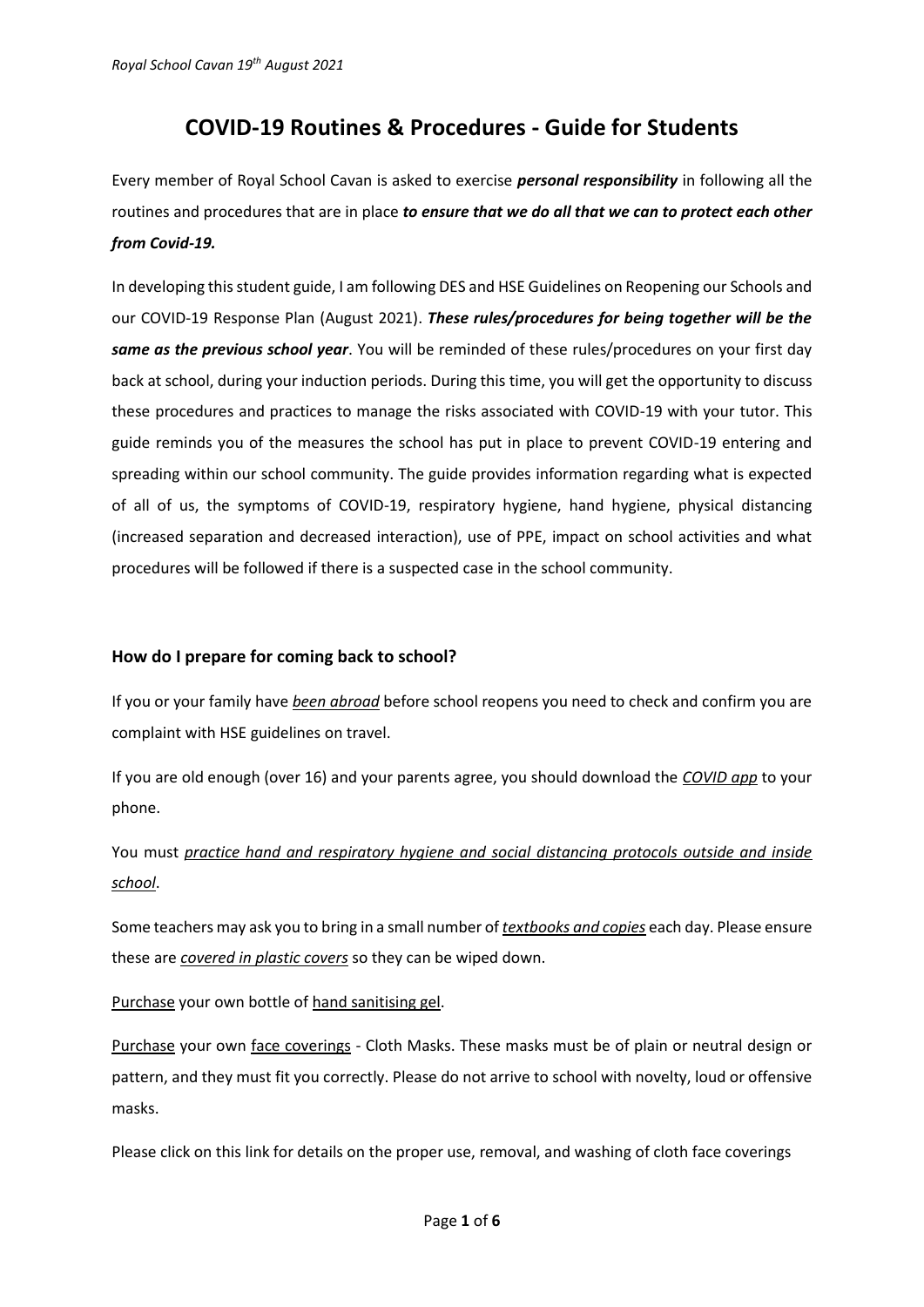## <https://www.gov.ie/en/publication/aac74c-guidance-on-safe-use-of-face-coverings/>

Please click on this link for details from the HSE on how to wash and sanitise your hands correctly <https://www2.hse.ie/wellbeing/how-to-wash-your-hands.html>

## **Getting your school bag ready, what should I bring to school on my first day?**

To begin with you should only bring, refreshments, a pencil case, copy (with plastic cover) or a refill pad and a small bag containing your own sanitiser and cloth face masks. All your belongings should be labelled with your name. You must not share or leave behind any of your possessions in your base classroom.

Students must bring left-overs, wrappers, fruit skins etc home with them each day in a lunchbox / container. This lunch box should be washed thoroughly each day. As was the case last year, lockers will not be available for the foreseeable future.

## **What time should I come to school?**

Ideally, you should arrive at 8.30am (15 minutes before the start of class) and go straight to your Base Classroom. However, there will be a small number of students who will arrive before that time, due to their bus and the school will facilitate these students.

## **What school entrance will I use?**

#### *If you arrive by bus or car:*

Form 1, 2, and 5 students should make their way to the Tennis court and enter through the door closest to room 7. Form 3 students should enter at the side entrance, directly across from the Hockey Pitch. TY and Form 6 students should enter through the red door. Please ensure that you enter in a single file, maintaining strict social distancing and go straight to your base classroom.

#### *If you walk up the student path:*

Form 3, 6 & TY should enter at the normal student entrance, at the Tennis court, in a single file, maintaining strict social distancing and go straight to your base classroom while Forms 1, 2 & 5 should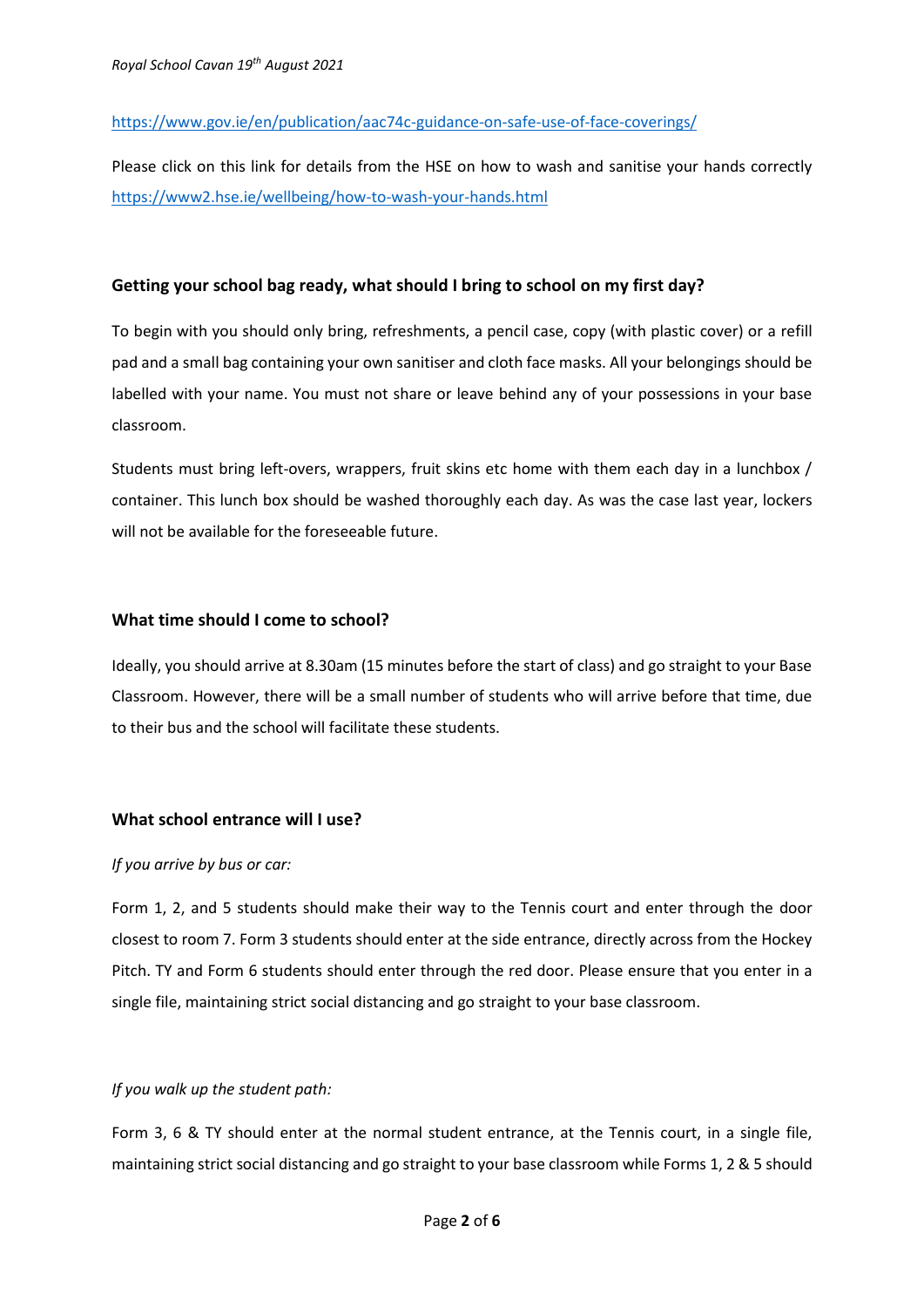enter at the door nearest room 7, in a single file, maintaining strict social distancing and go straight to your base classroom.

#### *Internal Circulation*

When walking in the corridors, you must walk in single file, at a distance from each other around the building, following the one-way system in place.

Handrails must only be used, if necessary, when moving up and down the stairs. Stairs must be taken one step at a time, and you must remain four steps apart on the stairs.

#### **What do I do when I arrive at my classroom?**

You should sanitise your hands with the sanitiser provided, there will be a dispenser at the entrance of each class as well as explanatory posters on hygiene and cleaning measures.

Once you have sanitised your hands, you should take your seat, take out the required materials for your class and place your bag under your chair.

#### **What do I do when I move from my base classroom?**

All movement around and within the buildings will be supervised/coordinated by teachers.

You may be required to disinfect your table, chair, or workstation before you leave the room.

You may sanitise your hands using your own sanitiser before moving to another area in the school.

There will be designated areas outside for each class group during break times.

#### **How do I know if my classroom has adequate ventilation?**

To balance the need to have adequate ventilation and comfort in a classroom, the Department are introducing portable Carbon Dioxide Monitors. The monitors will record when Carbon Dioxide levels are low, because of good ventilation, and when Carbon Dioxide levels increase above a certain level in the room, which indicate the need to introduce more fresh air into the classroom. As was the case last year windows will be fully open when rooms are not in use, partially open when rooms are in use, opening internal doors for periods of time, while always managing comfort levels for the occupants of the rooms.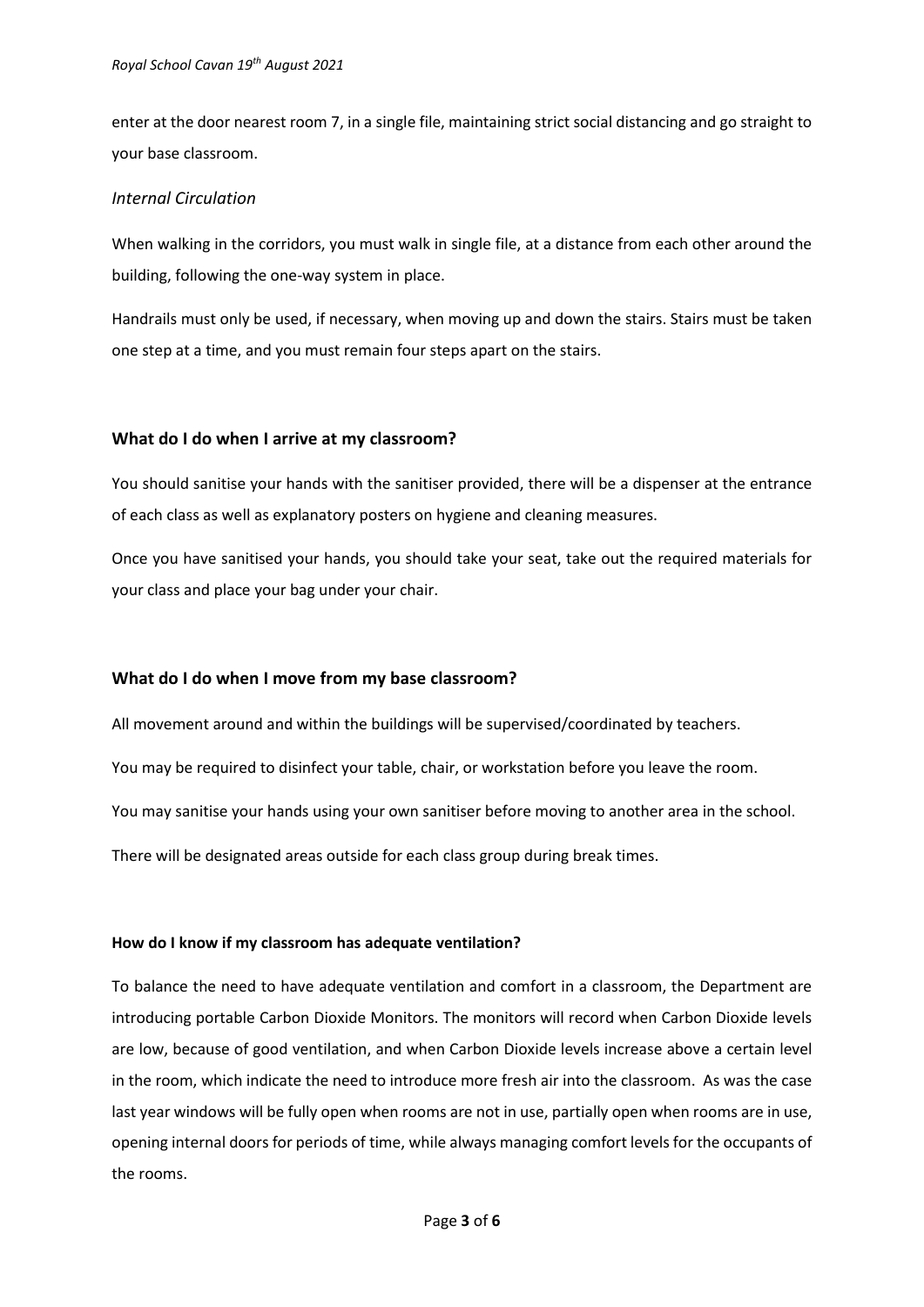## **How often do I need to perform hand hygiene each day?**

You must wash/sanitise your hands regularly,

- On arrival to school
- Before eating or drinking
- After using the toilet
- After playing outdoors
- When your hands are physically dirty
- When you cough or sneeze.

#### **Where will I sit in my classroom?**

The classroom arrangement of desks/tables will be according to the rules of social distance and safety.

You should use the same desk and chair every day. A seating plan for your class will be in place. If you have a specific seating requirement, please email Ms. Gra[y agray@royalschoolcavan.ie](mailto:agray@royalschoolcavan.ie)

#### **What happens at breaktimes?**

Breaktimes and lunchtimes will be staggered

Form 3, 6 & TY will break at 10:10 – 10:25 and have lunch at 12:25 – 13:05

Forms 1, 2 & 5 will break at 10:50 – 11:05 and have lunch at 13:05 – 13:45

You must bring in your own food and water from home. It should not be purchased in a shop on the way to school. Food should be carefully wrapped and not shared. Snacks and refreshment breaks will be confined to your base classroom. You should sanitise your hands before eating a snack or lunch. Weather permitting you will be allowed to go outside to an assigned area for some fresh air and a mask break if you are 2m apart from another person.

## **Use of toilets**

You should only use the assigned toilet and washing areas for your class.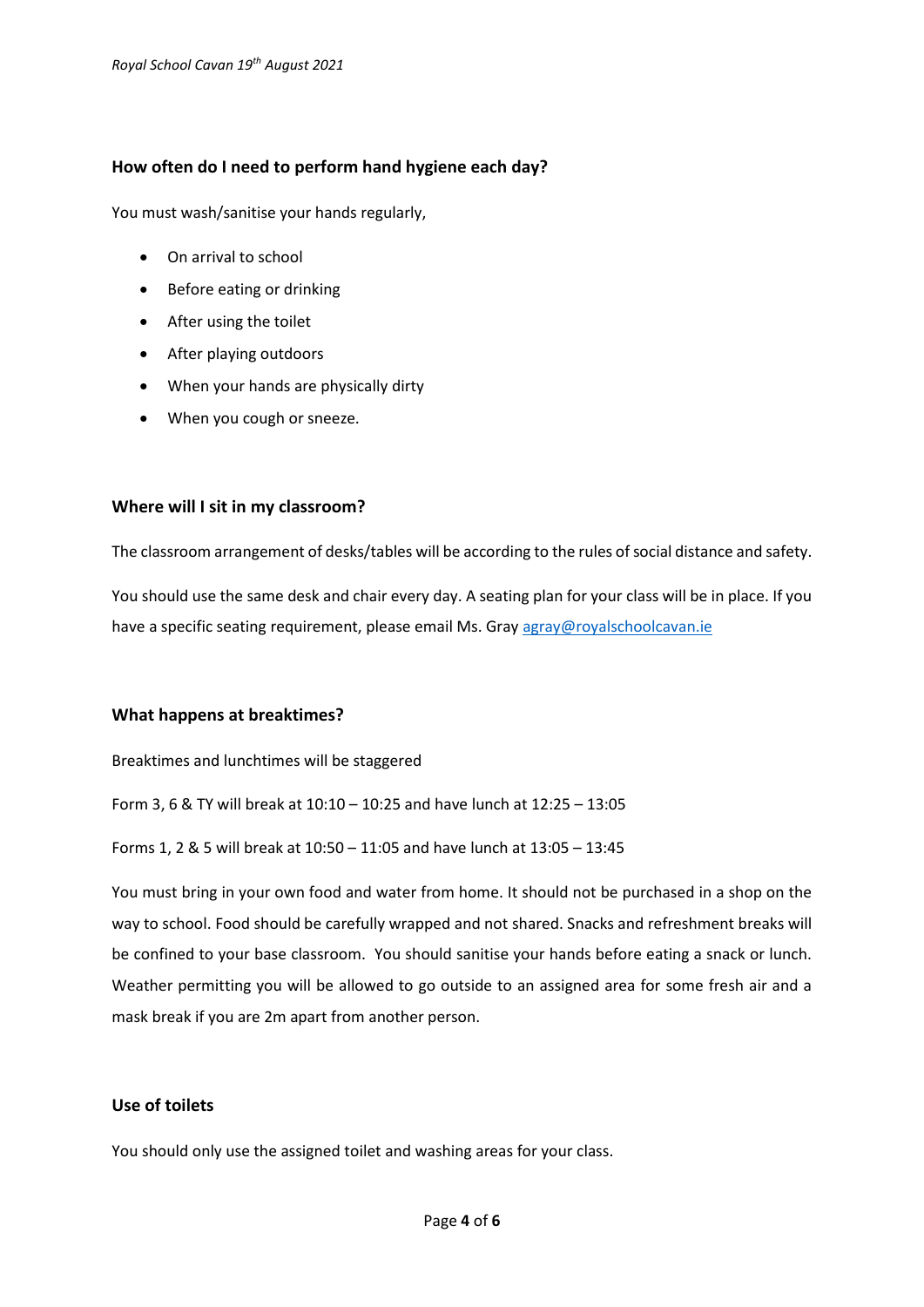Toilets are fitted with hand soap, paper towel dispensers and pedal bins, toilets will be cleaned frequently.

You should wash your hands after using the toilet, for a minimum of 20 seconds and dry your hands for at least 20 seconds.

# **What do I do if I feel unwell?**

If you are at home, you should not come to school. Lesson material will be available on Google Classroom for you to follow if you are well enough.

If you feel unwell in school, you should let your teacher know immediately. Please learn the symptoms of Covid-19 in case this is what is making you ill. The symptoms of Covid-19 are:

- High temperature
- Cough
- Shortness of breath or breathing difficulties
- Loss of smell, of taste or distortion of taste

Further Information about the symptoms of Covid-19 can be viewed at this link <https://www.gov.ie/en/publication/472f64-covid-19-coronavirus-guidance-and-advice/#symptoms>

If you have a suspected case of Covid-19 the following will occur:

The Acting Principal or Acting Deputy Principal will bring you to the isolation area keeping at least 2 metres away from the symptomatic person.

Your parents/guardians will be contacted immediately to come and collect you from school and your parent(s) will be advised to inform your general practitioner by phone of your symptoms.

## **What about extra-curricular?**

In line with the Covid-19 Response Plan, the school will not be running any extracurricular activities that will involve the use of changing rooms or leads to the mixing of year groups, in spaces that does not allow for maximum social distancing of 2m. Our focus is on getting everyone back to school safely and reducing the spread of Covid-19. We will keep this decision under review as public health advice changes.

## **How do I leave school?**